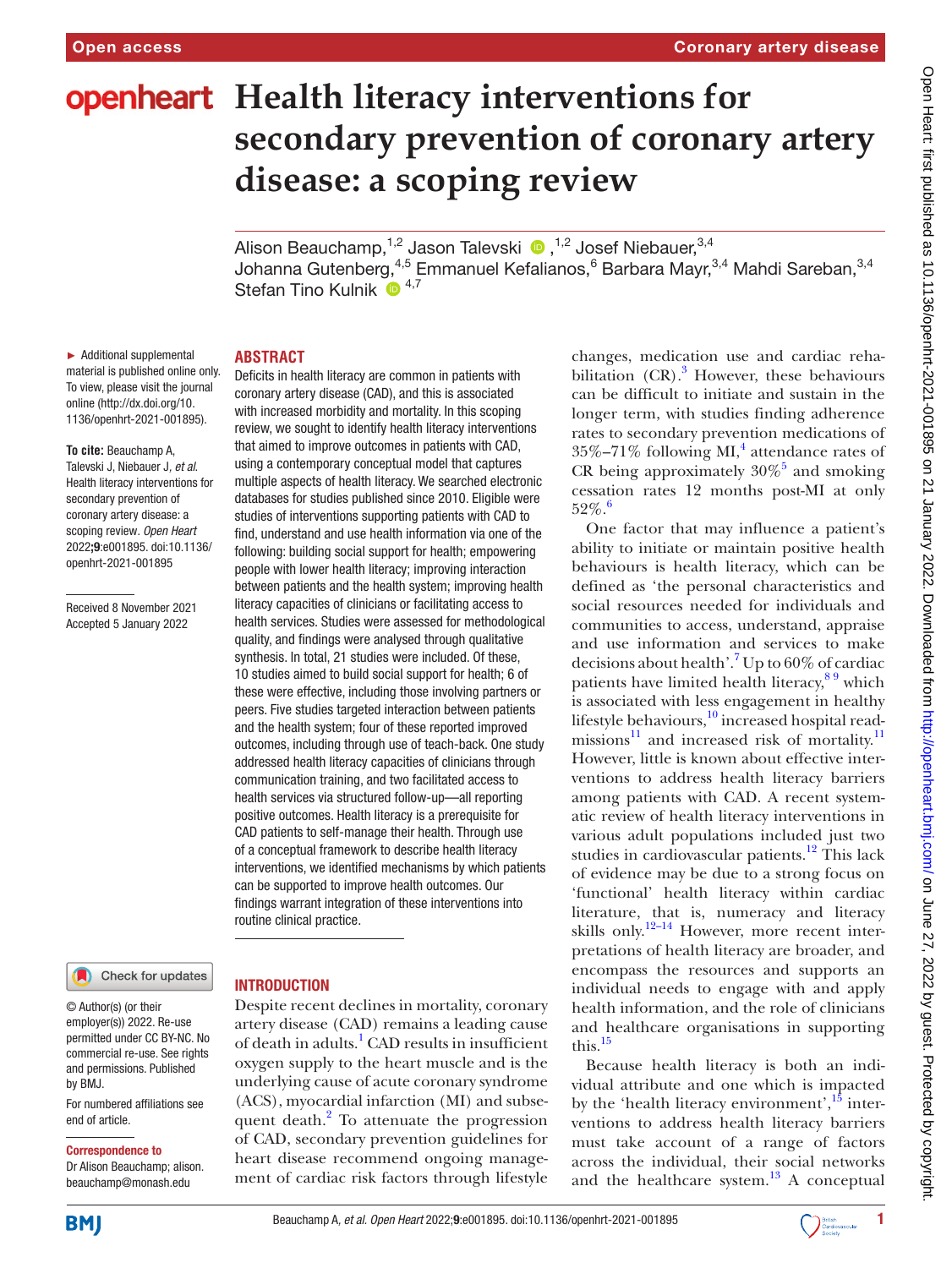

<span id="page-1-0"></span>Figure 1 Health literacy intervention model for coronary artery disease (guided by the Geboers' Health Literacy Intervention Model).

model recently developed by Geboers $^{16}$  considers that health literacy interventions should address at least one of the following factors: (1) the context of the individual (eg, family, peers); (2) empowerment of individuals with lower health literacy (eg, capacity building); (3) improving interactions between an individual and the healthcare system; (4) improving health literacy capacities of health professionals and (5) improving accessibility to health services. Accordingly, a 'health literacy intervention' can be defined as a programme or process that supports people to find, understand and use health information by targeting one or more of these five factors. Applying this conceptual model to patients with CAD, intervention outcomes may be grouped into three interlinked categories: (1) health literacy outcomes, (2) behavioural outcomes and (3) clinical health outcomes ([figure](#page-1-0) 1).

Given the limited evidence for effective interventions to address health literacy among cardiac patients, there is need for an up-to-date review based on broad search terms that capture the multidimensional nature of health literacy. The aim of this review was to describe the current evidence about health literacy interventions among patients with CAD using a conceptual model to guide our definition of a 'health literacy intervention'. Specific objectives were to identify the size and types of evidence, to map the evidence against the conceptual model and to describe any gaps in research.

# **METHODS**

We conducted a scoping review to address our research objectives. Scoping reviews address an exploratory research question by mapping key concepts, types of evidence and gaps in research related to a defined area.<sup>[17](#page-8-6)</sup> This review was not registered in PROSPERO as protocols for scoping reviews are not accepted. A protocol for this review has been drafted and may be requested from the corresponding author.

## Step 1: identification of the research question

The research question was 'Are health literacy interventions associated with improved health literacy, behavioural outcomes and/or clinical outcomes in CAD patients?'.

# Step 2: identification of relevant studies

An electronic search using Ovid MEDLINE, CINAHL and PsycINFO was performed for literature published between January 2010 and February 2021 [\(online supple](https://dx.doi.org/10.1136/openhrt-2021-001895)[mental file 1\)](https://dx.doi.org/10.1136/openhrt-2021-001895). Reference lists from eligible studies, systematic reviews and grey literature were also reviewed. Inclusion criteria were defined according to the Population, Intervention, Comparison, Outcome, Study type framework [\(table](#page-2-0) 1). Additional inclusion criteria included peer-reviewed publications in English or German languages, accessible in full text, and published since 2010 (to capture more recent evidence). Studies of cardiac conditions other than CAD were excluded unless outcomes were reported separately for CAD. This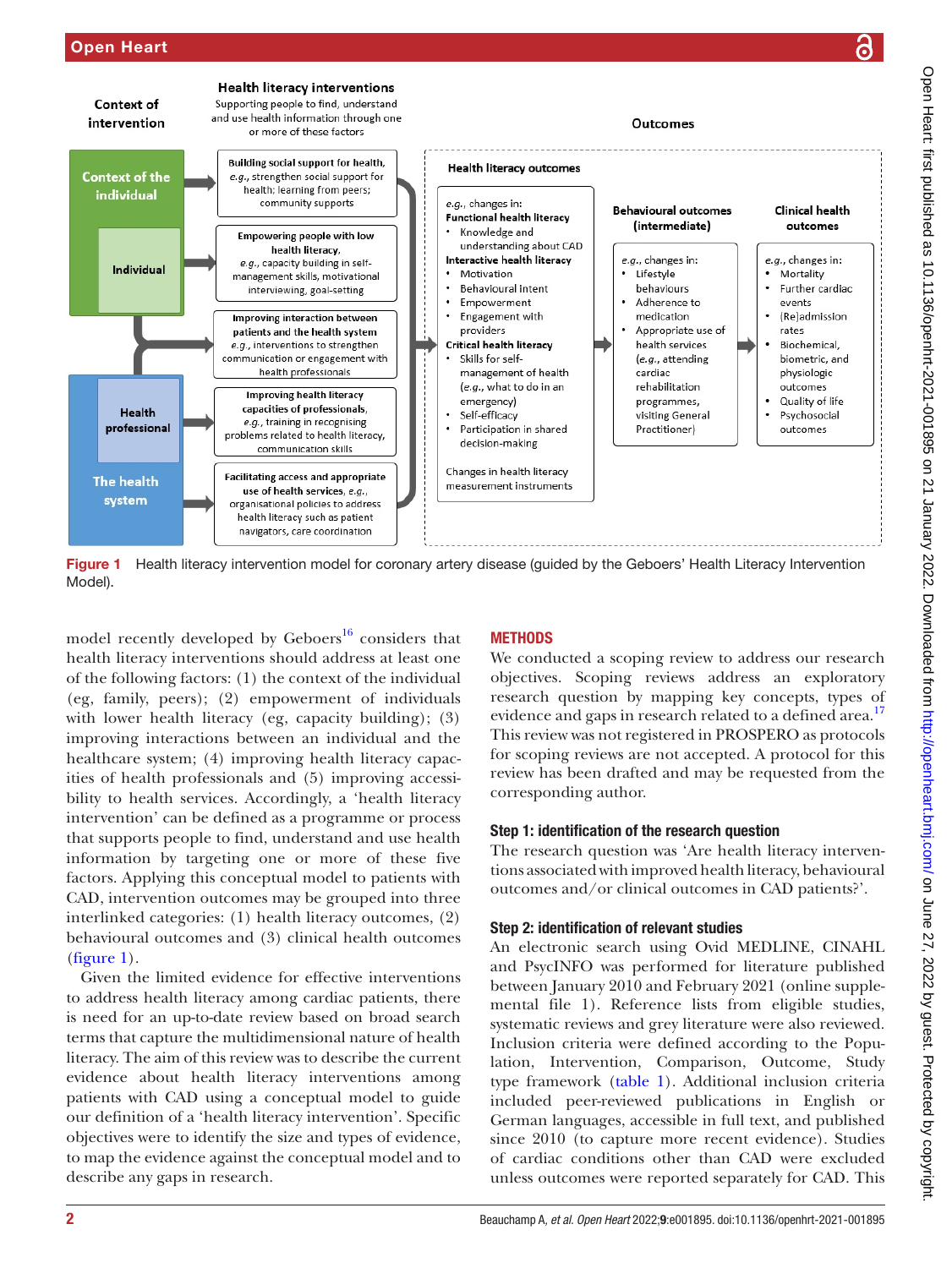<span id="page-2-0"></span>

| Table 1         | Study eligibility criteria according to the PICOS framework                                                                                                                                                                                                                                                                                                                                                                                                                                                                                                                                                                                                                                                                                                                                             |
|-----------------|---------------------------------------------------------------------------------------------------------------------------------------------------------------------------------------------------------------------------------------------------------------------------------------------------------------------------------------------------------------------------------------------------------------------------------------------------------------------------------------------------------------------------------------------------------------------------------------------------------------------------------------------------------------------------------------------------------------------------------------------------------------------------------------------------------|
| Population      | The study recruited participants with established CAD (cardiovascular disease, coronary heart disease, acute MI, acute coronary syndrome),<br>or if results were reported separately for participants with CAD when the study sample included other clinical groups.                                                                                                                                                                                                                                                                                                                                                                                                                                                                                                                                    |
| Intervention(s) | All interventions that fit the conceptual model of health literacy adopted for this review. The intervention was described as a 'health literacy<br>intervention' by the study authors; the authors examined whether the intervention was effective in people with low versus high health<br>literacy; or the intervention matched the health literacy definition of supporting people to find, understand and use information through<br>at least one of the mechanisms shown in the conceptual model in figure 1: building social support for health; empowering people with<br>lower health literacy; improving interaction between patients and the health system; improving the health literacy capacities of health<br>professionals; facilitating access and appropriate use of health services. |
| Comparison      | Any comparison, that is, an alternative intervention, usual care, or no care.                                                                                                                                                                                                                                                                                                                                                                                                                                                                                                                                                                                                                                                                                                                           |
| Outcome(s)      | Participant outcomes relating to changes in health literacy, health behaviours (eg, physical exercise, appropriate use of health services) or<br>clinical health outcomes (eq. hospital admissions, depression).                                                                                                                                                                                                                                                                                                                                                                                                                                                                                                                                                                                        |
| Study types     | The study investigated the effect of an intervention, in a controlled (randomised, quasi-randomised or non-randomised) or uncontrolled (eg,<br>before and after comparison) study design.                                                                                                                                                                                                                                                                                                                                                                                                                                                                                                                                                                                                               |

CAD, coronary artery disease; MI, myocardial infarction; PICOS, Population, Intervention, Comparison, Outcome, Study.

covers studies of patients with heart failure. While heart failure is frequently a consequence of CAD, the aims of treatment may differ. We also excluded studies targeting primary CAD prevention.

## Step 3: study selection

Title and abstracts were screened by the authors with ineligible records removed. Full texts of the remaining records were screened independently by two authors. Where a screening decision was uncertain, the final decision was made through discussion between AB and STK.

## Step 4: charting the data

Data charting (extraction) from full-text articles was conducted by all reviewers. The following information was extracted: first author, publication year, country, study aim(s), study design, setting, sample description, intervention description, comparison/control group description (if applicable), outcome measures and key findings.

## Step 5: synthesis of results

Findings were synthesised in a qualitative synthesis, using descriptive tables and concept maps to address the review objectives.

## Quality assessment

The methodological quality of studies was assessed using the Effective Public Health Practice Project (EPHPP) Quality Assessment Tool, which has been developed and validated for use in controlled clinical trials, case–control and observational study designs.<sup>[18](#page-8-7)</sup> Criteria used to assess study quality were selection bias, study design, control for confounders, data collection methods and reporting of withdrawals and dropouts. Blinding was not used as a criterion as this was not relevant to most interventions. Studies were reported as weak (those with at least two out of five weak ratings), moderate (one weak rating) or strong (no weak ratings). Quality appraisal and data extraction were conducted by two independent reviewers, with differences resolved through discussion with a third reviewer.

# RESULTS

#### Study characteristics

The electronic search yielded 2206 potential articles for review. From these, 21 unique studies were identified as eligible for inclusion ([figure](#page-3-0) 2).

There were 14 randomised controlled trials (RCTs), 4 before and after studies, 2 prospective cohort studies and 1 controlled clinical trial. Most studies were from the USA  $(n=4)$ , Iran  $(n=4)$  or China  $(n=3)$ ; with two studies each from Canada, Denmark and the UK. Studies were implemented across various settings including hospitals  $(n=12)$ , outpatient clinics  $(n=3)$ , community health/ primary care centres (n=3) and cardiac rehabilitation centres (n=1). Most studies were in older adults (mean age: >50 years; n=20) and included a higher percentage of men (n=16). Studies were performed in subgroups of patients with CAD: four studies in patients with coronary heart disease (CHD); four among patients undergoing coronary artery bypass surgery (CABG); four in patients with ACS; three in patients with acute MI and one study in patients with angina pectoris. The methodological quality of included studies varied: 12 studies were rated as strong, 6 as moderate quality and 3 as weak. Study characteristics are summarised in [table](#page-4-0) 2.

## Intervention effectiveness

[Online supplemental file 2](https://dx.doi.org/10.1136/openhrt-2021-001895) provides a description of each health literacy intervention (grouped into the categories shown in [figure](#page-1-0) 1) and summarises the key findings of each study. Although there was some variability among studies in relation to populations, settings and outcomes, 17 studies (81%) reported positive findings for primary outcomes.

## Building social support for health

Ten studies included an intervention that primarily focused on building social support for health.<sup>19–26</sup> Three RCTs included interventions involving patients and partners and all achieved significant improvements in their primary outcome.[19–21](#page-8-8) Strategies included encouraging creation of a social support network or involving partners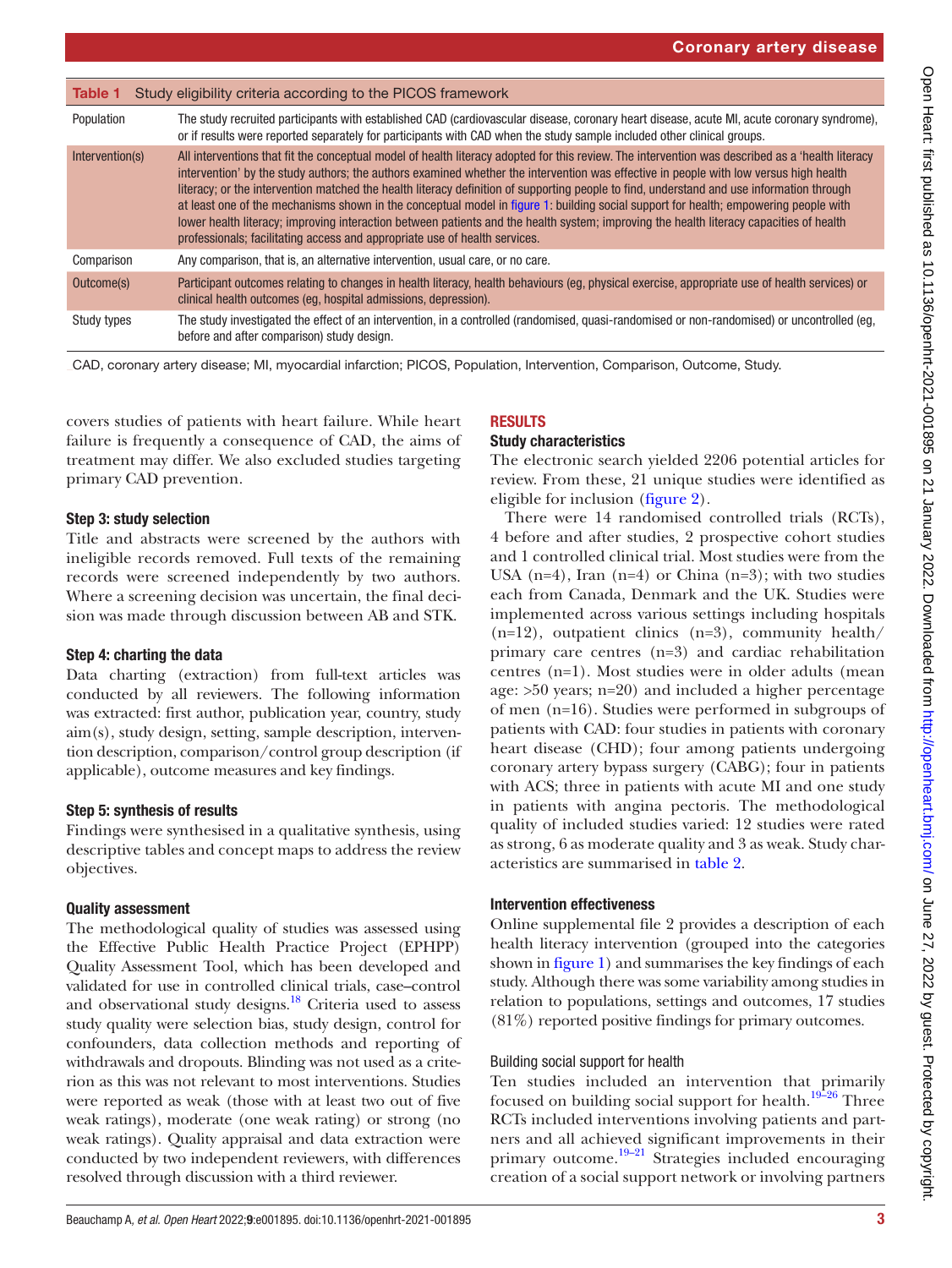## Open Heart



<span id="page-3-0"></span>Figure 2 PRISMA flow diagram. \*Two studies consisted of two publications reporting on different outcome measures and were recorded as one study in this review. CAD, coronary artery disease; PRISMA, Preferred Reporting Items for Systematic Reviews and Meta-Analysis.

in education. Of these RCTs, one reported increased physical activity and improved family support following an intervention in which patients with CHD and partners together developed action plans for home exercise.<sup>[19](#page-8-8)</sup> This theory-based intervention used a health behaviour change model called the Health Action Process Approach (HAPA). A fourth RCT also used the HAPA model to design an online patient education intervention. This RCT did not include partners and reported improvements in patient health behaviours but no effect on social support.<sup>27</sup> Six studies assessed the use of peers for education or support.<sup>22–26</sup> <sup>28</sup> Overall findings were inconclusive, with four of the six studies showing improvements in primary outcomes.<sup>22 23 25 28</sup> These included one online intervention aiming to support women with CAD to learn about cardiac self-management from peers,<sup>28</sup> and three

face-to-face peer education sessions.<sup>22 23 25</sup> The two peerbased interventions that were less effective included one study in which post-CABG patients were matched with a peer volunteer who provided 6weeks of telephone support $^{24}$  and an angina self-management programme facilitated by lay people with experience of CAD.<sup>[26](#page-8-13)</sup>

#### Empowerment for people with low health literacy

This category refers to interventions that are targeted specifically at people with low health literacy. No studies were identified within this category.

## Improving the interaction between patients and the health system/ health professionals

Five studies focused on improving interaction between patients and health professionals, with four of these reporting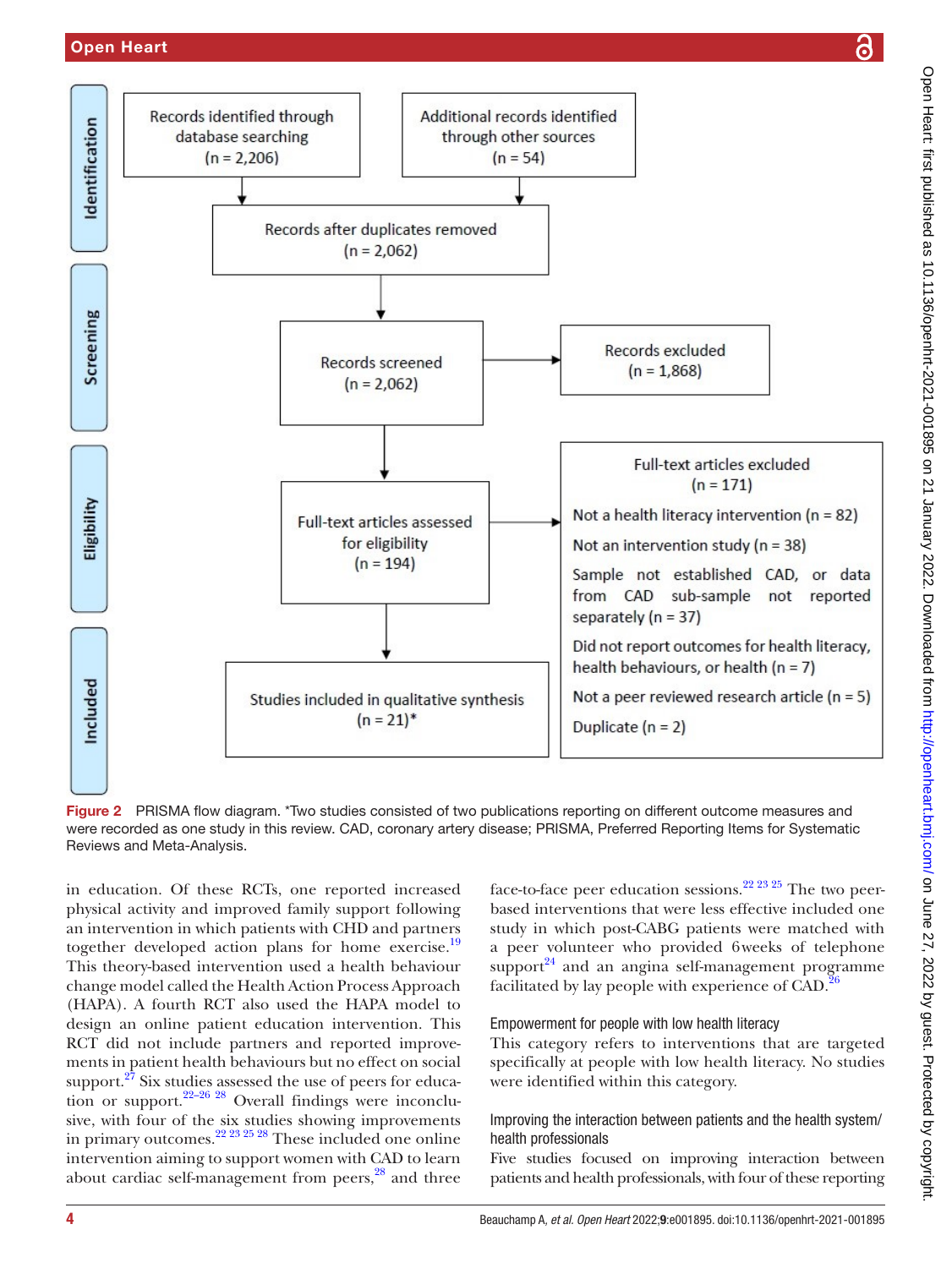<span id="page-4-0"></span>

| Characteristics of included studies<br>Table 2          |            |                             |                                                |                                                 |                                                                       |        |                          |                                                                                                    |                   |
|---------------------------------------------------------|------------|-----------------------------|------------------------------------------------|-------------------------------------------------|-----------------------------------------------------------------------|--------|--------------------------|----------------------------------------------------------------------------------------------------|-------------------|
|                                                         |            |                             |                                                | Participant characteristics                     |                                                                       |        |                          |                                                                                                    |                   |
| First author, year                                      | Country    | Study design                | Setting                                        | Sample size<br>$\widetilde{\mathbb{C}}$         | Age (years),<br>mean (±SD)                                            | % Male | Condition                | Primary outcome(s)                                                                                 | Quality<br>rating |
| Aliabad et al., 2014 <sup>19</sup>                      | Iran       | RCT                         | Hospital                                       | (48/48)<br>96                                   | $1: 57.8 (8.7)$<br>$C: 56.7 (9.0)$                                    | 84.4%  | <b>GHD</b>               | Risk perception, self-efficacy, behavioural<br>intention, outcome expectancies, action<br>planning | Strong            |
| Bates <i>et al.</i> , 2014 <sup>29</sup>                | USA        | Pre-post study              | Hospital                                       | (92/97)<br>189                                  | C: 62.0(10.8)<br>1:64.0(11.0)                                         | 69.3%  | Post-CABG                | 30-day readmission rate; patient perception Moderate<br>of care                                    |                   |
| Cao <i>et al.</i> , 2017 <sup>36</sup>                  | China      | RCT                         | Hospital                                       | (118/118)<br>236                                | C: 68.1(10.2)<br>1:68.1(9.4)                                          | 72.9%  | <b>GHD</b>               | 30-day and 90-day re-admission rates                                                               | Strong            |
| Colella and King-Shier, 2018 <sup>24</sup>              | Canada     | RCT                         | Hospital                                       | (69/140)<br>209                                 | C: 63.4(10.7)<br>1: 63.6 (9.9)                                        | 100%   | Post-CABG                | Depression; perceived social support; health Strong<br>service use                                 |                   |
| Dontje et al., 2013 <sup>32</sup>                       | <b>USA</b> | Before and after<br>study   | care centre<br>Primary                         | $34*$                                           | T                                                                     | 69.0%  | <b>CAD</b>               | CAD knowledge; confidence with shared<br>decision-making                                           | Weak              |
| Duan et al., 2018 <sup>27</sup>                         | China      | RCT                         | e<br>CR cent                                   | (60/54)<br>114                                  | C: 51.6(11.6)<br>1:45.8(14.7)                                         | 46.5%  | 웅                        | Physical activity; fruit and vegetable<br>consumption                                              | Strong            |
| Eckman <i>et al.</i> , 2012 <sup>38</sup>               | USA        | RCT                         | Ambulatory practice<br>(outpatient)            | (83/87)<br>170                                  | C: 61.4<br>1:58.5                                                     | 38.8%  | CAD, Angina, MI          | CAD knowledge; weight and blood pressure; Moderate<br>diet; exercise; smoking status               |                   |
| Fors et al., 2015 <sup>31</sup>                         | Sweden     | RCT                         | Hospital and outpatient                        | (94/105)<br>199                                 | C: 61.3(8.9)<br>1:60.5(9.3)                                           | 72.4%  | ACS                      | Self-efficacy; return to work; return to prior<br>activity level                                   | <b>Moderate</b>   |
| Furze <i>et al.</i> , 2012 <sup>26</sup>                | $\leq$     | RCT                         | Hospital                                       | (70/72)<br>142                                  | C: 63.6(10.2)<br>1:65.3(9.7)                                          | 52.8%  | Angina                   | Frequency of angina                                                                                | Strong            |
| Hald et al., 2019 <sup>35</sup>                         | Denmark    | Prospective cohort<br>study | Hospital                                       | $379*$                                          | 57.0                                                                  | 75.0%  | Acute MI                 | Health service use, annual consultations,<br>all-cause or CVD hospital admissions                  | Strong            |
| Cohen et al., 2012 <sup>39</sup>                        | USA        | (four arms)<br>RCT          | care centre<br>Primary                         | $(102^1, 121^2,$<br>116 <sup>3</sup> /96<br>435 | $1: 64.9(10.4)$<br>$1: 63.6(11.3)$<br>$1: 62.8(10.0)$<br>C: 63.7(9.3) | 44.4%  | <b>GHD</b>               | Medication refill adherence                                                                        | <b>Strong</b>     |
| Lau-Walker et al., 2016 <sup>33</sup>                   | $\leq$     |                             | Before & after study Heart centre (Outpatient) | $74*$                                           | 58.0 (12.0)                                                           | 78.4%  | Acute MI                 | Cardiac self-efficacy; anxiety and<br>depression; quality of life                                  | Moderate          |
| Lee <i>et al.</i> , 2019 <sup>30</sup>                  | Taiwan     | Prospective cohort<br>study | Hospital                                       | (206/76)<br>282                                 | C: 72.1(12.4)<br>1:67.1(14.6)                                         | 66.7%  | ACS                      | Prescription rate of ACS medications                                                               | Weak              |
| Lynggaard et al., 2017 <sup>23</sup>                    | Denmark    | RCT                         | Hospital                                       | (413/412)<br>827                                | C: 63.0(11.0)<br>1:63.0(10.0)                                         | 75.6%  | <b>HD, Heart failure</b> | Adherence to exercise training or education<br>sessions                                            | Strong            |
| Mohammadpourhodki <i>et al.</i> ,<br>2019 <sup>25</sup> | Iran       | RCT                         | Hospital                                       | (30/30)<br>60                                   | 42-65†                                                                | 65%    | Acute MI                 | Anxiety                                                                                            | Strong            |
| 0'Brien et al., 2014 <sup>20</sup>                      | Ireland    | RCT                         | Hospital                                       | (585/551)<br>1136                               | C: 64.3(11.2)<br>1:62.9(11.1)                                         | 72.2%  | ACS                      | Knowledge, attitudes and beliefs                                                                   | Moderate          |
| Sabzmakan et al., 2010 <sup>21</sup>                    | Iran       | RCT                         | Heart centre<br>(outpatient)                   | (27/27)<br>54                                   | $1:56.9(7.2)$<br>C: 56.6 $(7.6)$                                      |        | Post-CABG                | Depression; quality of life; self-help<br>behaviours                                               | Strong            |
|                                                         |            |                             |                                                |                                                 |                                                                       |        |                          |                                                                                                    | Continued         |

Coronary artery disease

Open Heart: first published as 10.1136/openhrt-2021-001895 on 21 January 2022. Downloaded from http://openheart.bmj.com/ on June 27, 2022 by guest. Protected by copyright. Open Heart: first published as 10.1136/openhrt-2021-001895 on 21 January 2022. Downloaded from <http://openheart.bmj.com/> on June 27, 2022 by guest. Protected by copyright.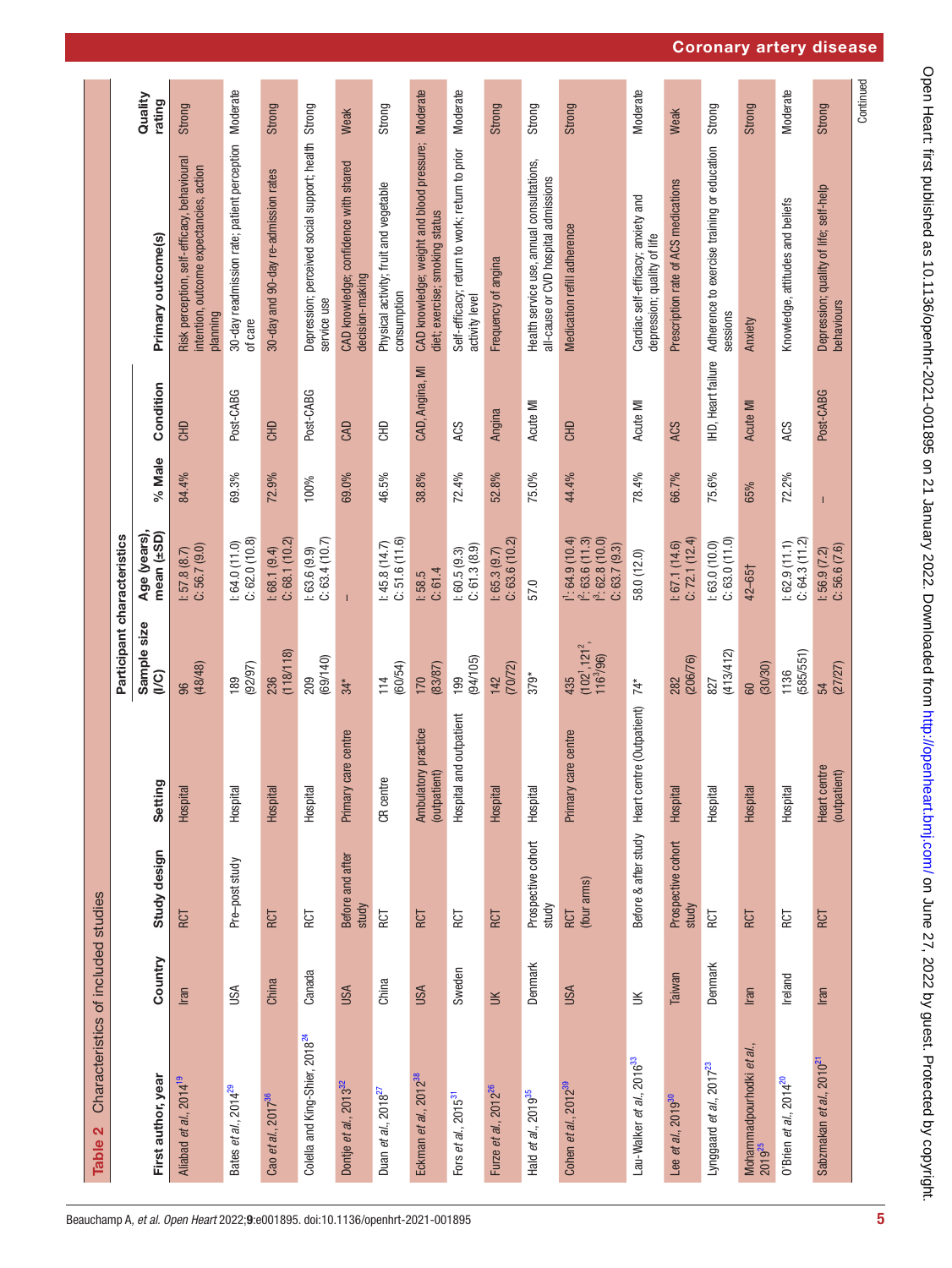| Table 2 Continued                            |           |                              |                       |                               |                               |       |                  |                                                        |                   |
|----------------------------------------------|-----------|------------------------------|-----------------------|-------------------------------|-------------------------------|-------|------------------|--------------------------------------------------------|-------------------|
|                                              |           |                              |                       | Participant characteristics   |                               |       |                  |                                                        |                   |
| First author, year                           | Country   | Study design                 | ing<br>Setti          | Sample size<br>$\overline{2}$ | Age (years),<br>mean (±SD)    |       | % Male Condition | Primary outcome(s)                                     | Quality<br>rating |
| Sakakibara et al., 2017 <sup>28</sup>        | Canada    | Before and after<br>study    | Hospital+outpatient   | $35*$                         | 101) 25                       | 0%    | <b>GAD</b>       | Self-management; social support; quality<br>of life    | Weak              |
| Shen et al., 2018 <sup>34</sup>              | China     | Controlled clinical<br>trial | nunity centre<br>Comr | (68/52)<br>120                | C: 69.2 (7.8)<br>1:70.2(7.8)  | 53.3% | <b>GAD</b>       | Self-management of CHD; knowledge and<br>self-efficacy | <b>Moderate</b>   |
| Tongpeth et al., 2018 <sup>37</sup>          | Australia | RCT                          | Hospital              | (35/35)                       | C: 64.0(10.9)<br>1:65.0(12.5) | 62.9% | ACS              | Knowledge, attitudes and beliefs                       | Strong            |
| Varaei et al., 2014 <sup>22</sup>            | Iran      | RCT                          | Hospital              | (30/30)                       | C: 60.7(8.0)<br>1:58.9(8.3)   | 76.7% | Post-CABG        | Cardiac self-efficacy; hospital re-admissions Strong   |                   |
| *Mean & 95% CI.<br>#Median (IQR).<br>tRange. |           |                              |                       |                               |                               |       |                  |                                                        |                   |

ACE, ACE converting enzyme;; ACS, acute coronary syndrome; C, control group; CABG, coronary artery bypass surgery; CAD, coronary artery disease; CHD, coronary heart disease; CR, cardiac ACE, ACE converting enzyme;; ACS, acute coronary syndrome; C, control group; CABG, coronary artery bypass surgery; CAD, coronary artery disease; CHD, coronary heart disease; CR, cardiac rehabilitation; CVD, cardiovascular disease; I, intervention group; IHD, ischaemic heart disease; MI, myocardial infarction; RCT, randomised controlled trial. rehabilitation; CVD, cardiovascular disease; I, intervention group; IHD, ischaemic heart disease; MI, myocardial infarction; RCT, randomised controlled trial.

Open Heart: first published as 10.1136/openhrt-2021-001895 on 21 January 2022. Downloaded from http://openheart.bmj.com/ on June 27, 2022 by guest. Protected by copyright Open Heart: first published as 10.1136/openhrt-2021-001895 on 21 January 2022. Downloaded from <http://openheart.bmj.com/> on June 27, 2022 by guest. Protected by copyright.

improved outcomes. $29-32$  In one before-and-after study, patients with CABG received education using 'teach-back' to check and clarify information. Intervention participants had significantly decreased readmission rates 30-days postinterven - tion.<sup>[29](#page-8-14)</sup> Two interventions aimed to increase frequency of interactions between patients and providers, both reporting positive findings in behavioural and health literacy outcomes.<sup>30 31</sup> The two remaining studies aimed to build patients' capacity to communicate with health providers, including a beforeand-after study in patients with  $CAD^{32}$  and a pre–post study in patients with MI. $^{33}$  This pre–post study<sup>33</sup> was the least effective intervention in this category, with improvements seen only in single aspects of illness perception and quality of life.

# Building health literacy capacities of professionals

Only one controlled clinical trial was identified in this category. This study described an education interven tion for community nurses working with patients with  $CHD<sup>34</sup>$  The nurses' self-efficacy improved, as did selfmanagement behaviours among their patients.

# Facilitated access and appropriate use of health services

Two studies included interventions that aimed to facili tate access and appropriate use of health services. $3536$  A prospective cohort study<sup>35</sup> in socially vulnerable patients reported that receiving 'expanded CR' was associated with more annual chronic care consultations at 2 and 5 years. An RCT of a hospital-to-community transitional programme for patients with CHD (structured follow-up in the community; teach-back to reinforce patient understanding of treatment) found lower readmission rates in the intervention group.<sup>[36](#page-8-15)</sup>

# Described as a health literacy intervention or effects examined by health literacy level

No included studies were described explicitly as a 'health literacy intervention' by the study authors, although three studies examined intervention effects according to the health literacy levels of patients. $37-39$  All three studies reported that intervention effects did not differ between health literacy groups. Two studies showed significant improvements in their primary outcome, including an RCT evaluating an Avatar app for education of patients with CHD.<sup>37</sup> This study found improved knowledge among the intervention group, but health literacy was not asso ciated with these improved scores. In the second RCT,<sup>38</sup> participants received printed booklets about CAD and watched videos of other patients who explained their own preferences. Improvements were seen in CAD knowledge and behaviours, with lower health literacy associated with a larger improvement. In a third RCT<sup>[39](#page-8-20)</sup> patients, received medication refill reminder postcards, illustrated medication schedules or both interventions for 1year. No overall differences were seen across treatment groups, but this lack of effect did not differ according to patients' health literacy.

# **DISCUSSION**

To our knowledge, this is the first scoping review appraising the broad range of health literacy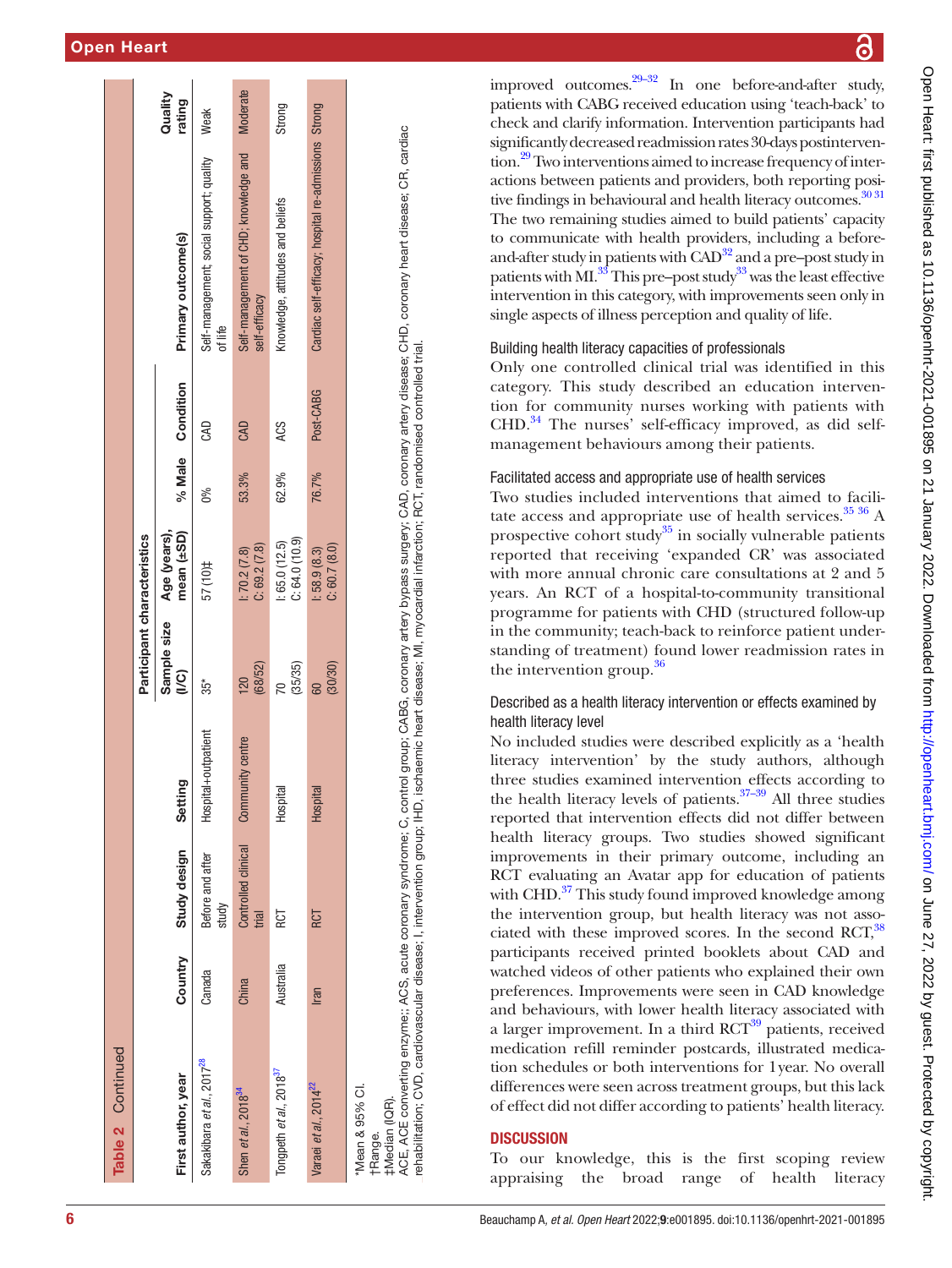interventions for patients with CAD. Most interventions had a primary focus on building social support for health or on improving the interaction between patients and the health system/health professionals. Key findings were: (1) involving partners in health education can be effective at reducing depression, increasing knowledge and improving physical activity; (2) use of peers for education or support may decrease anxiety, increase self-efficacy and improve health behaviours; (3) the teach-back method helps patients understand information and is associated with reduced hospital readmissions and (4) providing structured follow-up support may improve appropriate use of health services and reduce readmissions.

Evidence for the effectiveness of health literacy interventions among patients with CAD is limited in comparison to systematic reviews in other areas such as health promotion<sup>12</sup> or chronic disease.<sup>[12](#page-8-2) 40</sup> However, similar to CAD, much of this evidence focuses on functional health literacy only. Use of a conceptual framework in our study has enabled identification of a wider range of studies that go beyond functional health literacy and may be useful in other health conditions to identify characteristics of interventions associated with improved behavioural and clinical outcomes. In relation to types of evidence, two-thirds of the included studies were RCTs, and this is reflected in the relatively large proportion of studies of strong methodological quality.

We found no studies addressing empowerment of people with low health literacy, and a paucity of studies addressing health literacy capacities of health professionals or those facilitating access and appropriate use of health services. We also found heterogeneity between interventions, even within intervention categories, with regards to theoretical basis, recipients of the intervention, duration and frequency of interaction and target outcomes. Outcome measures were equally spread across the health literacy, behavioural and clinical health domains. However, few studies comprehensively covered more than one outcome aspect; therefore, it is difficult to conclude whether health literacy outcomes lead sequentially to behavioural and clinical health outcomes. This is a gap in the literature that limits our knowledge of the potential causal mechanisms and long-term health benefits of health literacy interventions.

Findings from this review suggest that involving partners is an effective way of building social support for health behaviours.<sup>[19–21](#page-8-8)</sup> Of note, two of these interventions used a theoretically informed educational approach (the HAPA model), including strategies for engaging family members.<sup>[19 21](#page-8-8)</sup> Other studies using this approach in non-CAD populations have also shown improved physical activity,<sup>[41](#page-8-29)</sup> and smoking cessation.<sup>42</sup> For patients with CAD, the practical and emotional help provided by others can assist with understanding health information and decision-making about management of their condition.[43 44](#page-8-31) This is aligned with the concept of 'distributed health literacy' where patients share tasks of finding, understanding and using health information with others,

often drawing on health literacy abilities of others to manage their own health.<sup>44</sup> Consideration should, therefore, be given to interventions that build social support systems to assist patients to find, understand and apply health information, including use of proven theoretically based approaches.

Improving partnerships between patients and health providers may also be effective, although of the five studies in this category, we found only two that focused on building patients' capacity to communicate with healthcare providers.<sup>32</sup>  $33 \text{ This}$  is an area for further investigation; for example, a 2017 systematic review found most evidence in healthcare communication is centred on improving the communication skills of providers rather than patients.<sup>45</sup> We also found that interventions targeting both providers and patients were effective, including those using teach-back.<sup>29</sup> The teach-back method of checking and clarifying information can be considered a health literacy intervention because it helps patients both understand information and recall it later at home. While there is strong evidence for the effectiveness of teach-back in chronic disease populations,  $46$ surprisingly few papers have explored its role among patients with CAD.

We found few studies aiming to build health literacy capacity of health professionals or to empower patients with low health literacy. Some evidence from other settings indicates that interventions among lower health literacy groups are effective at increasing empowerment (eg, telehealth support,  $\frac{47}{12}$  community health education)  $\frac{48}{12}$  $\frac{48}{12}$  $\frac{48}{12}$ and these may warrant investigation in patients with CAD. This research should include vulnerable populations in whom health literacy and empowerment are known to be lower.<sup>1</sup> Future studies in this area should also consider assessing health literacy using multidimensional tools rather than measuring functional health literacy only.<sup>[14](#page-8-37)</sup> Of note, those studies that did assess interventions across different health literacy groups found no difference in effects between patients with lower and higher health literacy; although all three used a functional health literacy instrument.<sup>37-39</sup>

It is noteworthy that only three studies in this review investigated interventions that incorporated digital technologies. Digital health approaches are progressing rapidly across all fields of medicine, including cardiology. The potential benefit of digital technologies to support heath literacy is manifold, such as equity of access to health-related information, convenient delivery of educational content in different audio-visual formats and languages and the possibility to incorporate user interaction for additional intervention effect. $49$  At the same time, digital technology interventions must consider the *digital* health literacy of user groups, that is, the degree to which individuals have the capacity to find, understand, appraise and apply health information from electronic sources.<sup>50</sup> This review, therefore, highlights an opportunity for future research to develop and investigate digital health literacy interventions for patients with CAD. In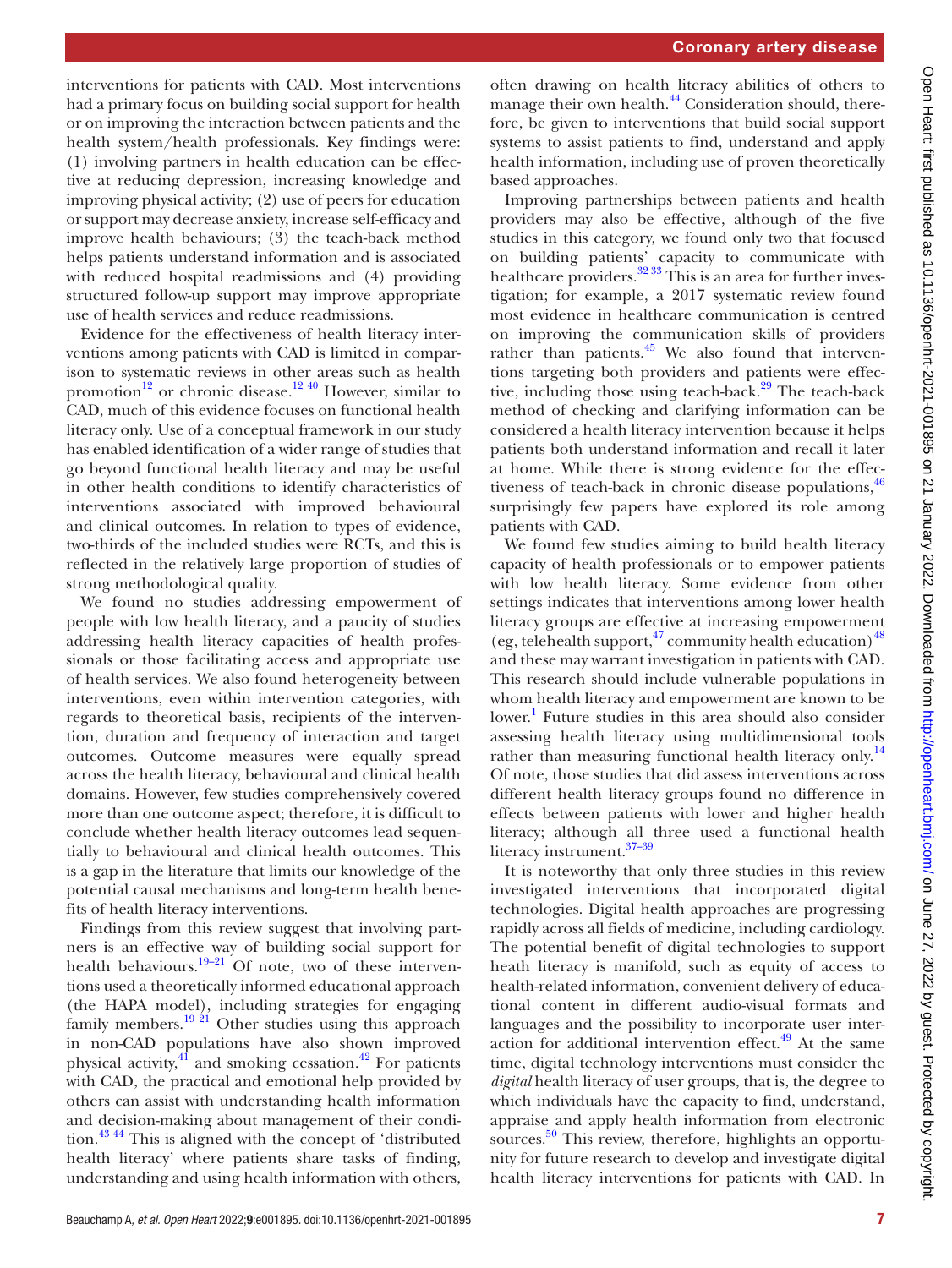line with key findings from this review, the effectiveness of these digital technologies may be further enhanced by strengthening social support or by targeting patient– provider partnerships.

#### Strengths and limitations

The strengths of this review include a rigorous methodology and comprehensive search strategy. Scoping reviews are an appropriate method to assess the size and scope of research literature and to identify the nature and extent of research evidence.<sup>17</sup> Use of a conceptual framework enabled us to identify a wider range of studies that go beyond functional health literacy and can be used for future systematic reviews. Limitations should also be considered. While we attempted to include only those studies meeting our definition of a health literacy intervention, some studies have multiple mechanisms of effect, not all of which fit into our conceptual framework. As such, we cannot be clear that outcomes were due to the health literacy aspects of the intervention. Searches were limited to published studies, subjecting this review to the possibility of publication bias. Finally, the majority of included studies were conducted in high-income or middle-income countries, and our findings and conclusions may not be relevant for lower income countries where overall literacy of the population may be low, and health systems are poorly resourced. There is limited evidence describing health literacy in low-income countries, including in cardiac conditions. A recent system-atic review<sup>[51](#page-8-40)</sup> identified that health literacy interventions in low-income and middle-income countries were primarily functional in nature, i.e., focused on improving knowledge and understanding at the individual level—there was less emphasis on the role of health services and systems in addressing health literacy barriers. Further research in low-income and middle-income countries is required that incorporates individual and system-level factors; however, it is important that this is locally driven with an understanding of contextual factors.<sup>52</sup>

#### **CONCLUSIONS**

Through the use of a broad conceptual health literacy framework, this scoping review has identified the available literature and described key characteristics of effective health literacy interventions for patients with CAD. These include social support by partners or peers, teachback, codesign of discharge plans, increased frequency of patient–provider interactions and facilitated access to health services. Our findings warrant integration of these interventions into clinical practice. Identified areas for future research are interventions for patients with CAD with low health literacy, health literacy skills of health professionals, facilitated access and appropriate use of health services, health literacy interventions, which employ digital technologies and interventions to improve digital health literacy.

#### Author affiliations

<sup>1</sup> Monash Rural Health, Monash University, Warragul, Victoria, Australia

<sup>2</sup>Department of Medicine-Western Health, The University of Melbourne, Melbourne, Victoria, Australia

<sup>3</sup>University Institute of Sports Medicine, Institute of Molecular Sports and Rehabilitation Medicine, Paracelsus Medical University, Salzburg, Austria <sup>4</sup>Ludwig Boltzmann Institute for Digital Health and Prevention, Salzburg, Austria 5 CAPHRI Department of Health Promotion, Maastricht University, Maastricht, The **Netherlands** 

6 Department of Physiotherapy, Western Health, Footscray, Victoria, Australia <sup>7</sup> Faculty of Health, Social Care and Education, Kingston University and St George's, University of London, London, UK

Acknowledgements We wish to acknowledge the contribution of Dr Thomas Stütz to study selection and data extraction.

Contributors AB conceived the study. AB and STK designed the study. AB, STK and JT conducted literature searches. AB, STK, JG, EK, BM, MS and JT contributed to study selection and data extraction. AB, STK and JT conducted the quality assessments, summarised the results and drafted the manuscript. All authors critically revised the manuscript and approved the final version.

Funding This work was supported by the National Health & Medical Research Council Grant Number: 1 198 006 to AB.

Competing interests None declared.

Patient consent for publication Not applicable.

Ethics approval This study does not involve human participants.

Provenance and peer review Not commissioned; internally peer reviewed.

Data availability statement Data sharing not applicable as no datasets generated and/or analysed for this study.

Open access This is an open access article distributed in accordance with the Creative Commons Attribution Non Commercial (CC BY-NC 4.0) license, which permits others to distribute, remix, adapt, build upon this work non-commercially, and license their derivative works on different terms, provided the original work is properly cited, appropriate credit is given, any changes made indicated, and the use is non-commercial. See: [http://creativecommons.org/licenses/by-nc/4.0/.](http://creativecommons.org/licenses/by-nc/4.0/)

#### ORCID iDs

Jason Talevski <http://orcid.org/0000-0001-9180-8758> Stefan Tino Kulnik <http://orcid.org/0000-0001-5419-6713>

#### **REFERENCES**

- <span id="page-7-0"></span>1 Roth GA, Mensah GA, Johnson CO, *et al*. Global burden of cardiovascular diseases and risk factors, 1990-2019: update from the GBD 2019 study. *[J Am Coll Cardiol](http://dx.doi.org/10.1016/j.jacc.2020.11.010)* 2020;76:2982–3021.
- <span id="page-7-1"></span>2 Knuuti J, Wijns W, Saraste A, *et al*. 2019 ESC guidelines for the diagnosis and management of chronic coronary syndromes. *[Eur](http://dx.doi.org/10.1093/eurheartj/ehz425)  [Heart J](http://dx.doi.org/10.1093/eurheartj/ehz425)* 2020;41:407–77.
- <span id="page-7-2"></span>3 Graham I, Atar D, Borch-Johnsen K, *et al*. European guidelines on cardiovascular disease prevention in clinical practice: Executive summary: fourth joint Task force of the European Society of cardiology and other societies on cardiovascular disease prevention in clinical practice (constituted by representatives of nine societies and by invited experts). *[Eur Heart J](http://dx.doi.org/10.1093/eurheartj/ehm316)* 2007;28:2375–414.
- <span id="page-7-3"></span>4 Greenland M, Knuiman MW, Hung J, *et al*. Cardioprotective medication adherence in Western Australians in the first year after myocardial infarction: restricted cubic spline analysis of adherenceoutcome relationships. *[Sci Rep](http://dx.doi.org/10.1038/s41598-020-60799-5)* 2020;10:4315.
- <span id="page-7-4"></span>5 Santiago de Araújo Pio C, Chaves GS, Davies P, *et al*. Interventions to promote patient utilisation of cardiac rehabilitation. *[Cochrane](http://dx.doi.org/10.1002/14651858.CD007131.pub4)  [Database Syst Rev](http://dx.doi.org/10.1002/14651858.CD007131.pub4)* 2019;2:Cd007131.
- <span id="page-7-5"></span>6 Choi Y-J, Park J-S, Kim U, *et al*. Changes in smoking behavior and adherence to preventive guidelines among smokers after a heart attack. *[J Geriatr Cardiol](http://dx.doi.org/10.3969/j.issn.1671-5411.2013.02.006)* 2013;10:146–50.
- <span id="page-7-6"></span>7 Dodson S. *Health literacy toolkit for low and middle-income countries: a series of information sheets to empower communities and strenghten health systems*. New Delhi: World Health Organization, 2015.
- <span id="page-7-7"></span>8 Machado B, Fernandes A, Cruzeiro S, *et al*. Cardiac rehabilitation program and health literacy levels: a cross-sectional, descriptive study. *[Nurs Health Sci](http://dx.doi.org/10.1111/nhs.12615)* 2019;21:406–12.
- 9 Diederichs C, Jordan S, Domanska O, *et al*. Health literacy in men and women with cardiovascular diseases and its association with the use of health care services - Results from the population-